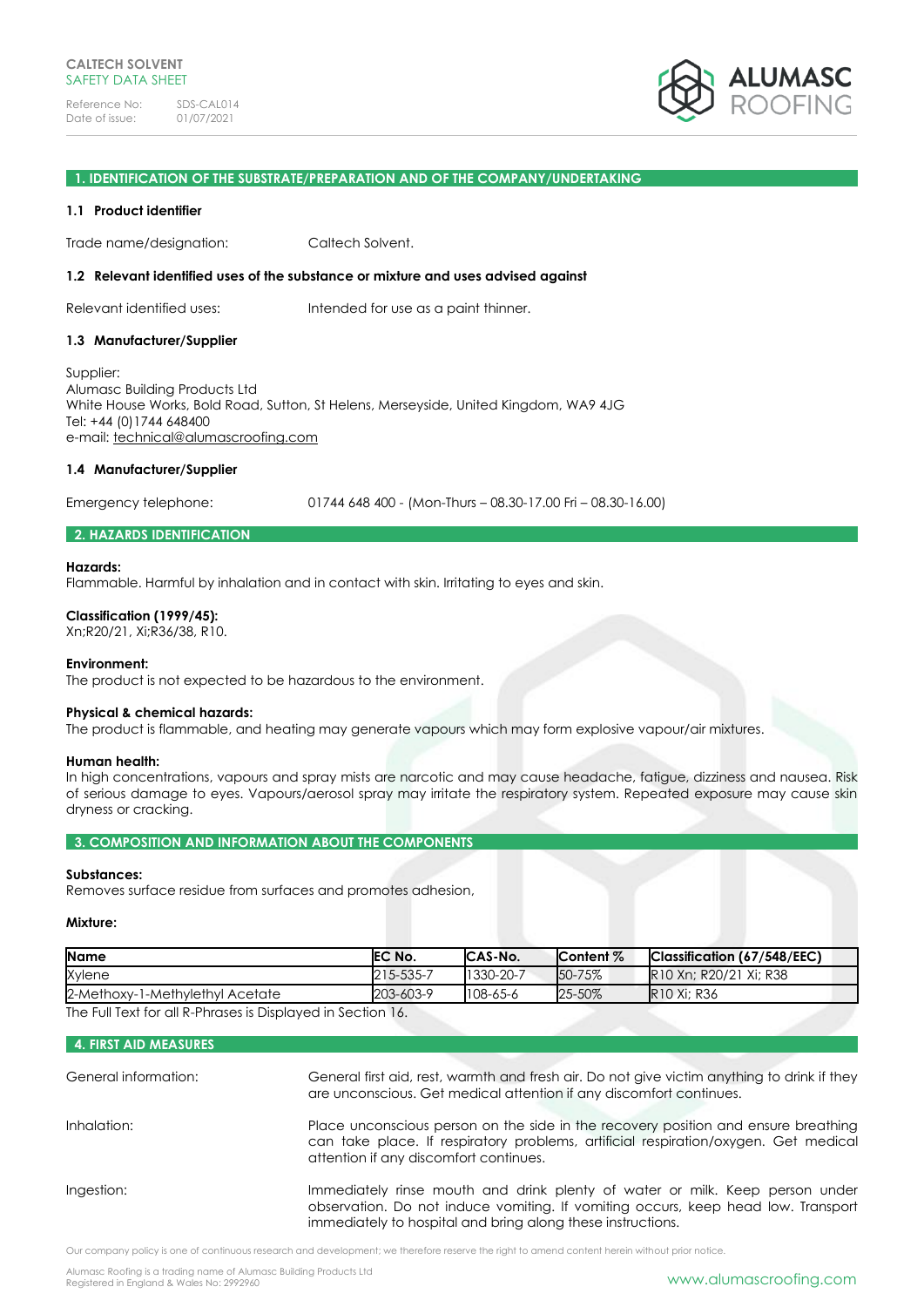

| Skin contact: | Use appropriate hand lotion to prevent defatting and cracking of skin. Immediately<br>remove contaminated clothing. Wash off promptly and flush contaminated skin with<br>water. Promptly remove clothing if soaked through and flush skin with water. |
|---------------|--------------------------------------------------------------------------------------------------------------------------------------------------------------------------------------------------------------------------------------------------------|
| Eye contact:  | Make sure to remove any contact lenses from the eyes before rinsing. Promptly wash<br>eyes with plenty of water while lifting the eye lids. Get medical attention promptly if<br>symptoms occur after washing.                                         |

## **5. FIRE-FIGHTING MEASURES**

## **Extinguishing media:**

Fire can be extinguished using: Water spray, fog or mist. Foam, carbon dioxide or dry powder. Dry chemicals, sand, dolomite etc. Do not use water jet as an extinguisher, as this will spread the fire.

## **Special fire-fighting procedures:**

Use pressurised air mask if product is involved in a fire. Cool containers exposed to flames with water until well after the fire is out. Keep run-off water out of sewers and water sources. Dike for water control.

## **Unusual fire & explosion hazards:**

Fire causes formation of toxic gases.

## **Protective measures in fire:**

Self contained breathing apparatus and full protective clothing must be worn in case of fire.

## **6. ACCIDENTAL RELEASE MEASURES**

### **Personal precautions:**

Wear protective clothing as described in Section 8 of this safety data sheet.

### **Environmental precautions:**

Spillages or uncontrolled discharges into watercourses must be IMMEDIATELY alerted to the Environmental Agency or other appropriate regulatory body.

### **Spill clean-up methods:**

Keep combustibles away from spilled material. Extinguish all ignition sources. Avoid sparks, flames, heat and smoking. Ventilate. Absorb in vermiculite, dry sand or earth and place into containers. Wash thoroughly after dealing with a spillage.

# **7. HANDLING AND STORAGE**

### **Usage precautions:**

Keep away from heat, sparks and open flame. Avoid spilling, skin and eye contact. Ventilate well, avoid breathing vapours. Use approved respirator if air contamination is above accepted level. Vapours are heavier than air and may spread near ground to sources of ignition.

### **Storage precautions:**

Flammable/combustible - Keep away from oxidisers, heat and flames. Store in tightly closed original container in a dry, cool and well-ventilated place. Keep in original container. Avoid contact with oxidising agents.

### **Storage class:**

Flammable liquid storage.

# **8. EXPOSURE CONTROLS/PERSONAL PROTECTION**

| <b>Name</b>                     | STD        |                 | TWA - 8 Hrs |                  | <b>STEL - 15 Min</b> | <b>Notes</b> |
|---------------------------------|------------|-----------------|-------------|------------------|----------------------|--------------|
| 2-Methoxy-1-Methylethyl Acetate | WEL        | $50$ ppm $(Sk)$ | 274         | $100$ ppm(Sk)    | 548                  |              |
| Xylene                          | <b>WEL</b> | $50$ ppm $(Sk)$ | 220         | $100$ ppm $(Sk)$ | 441                  | ŊК           |
|                                 |            |                 |             |                  |                      |              |

WEL: Workplace Exposure Limit.

Sk: Can be absorbed through skin.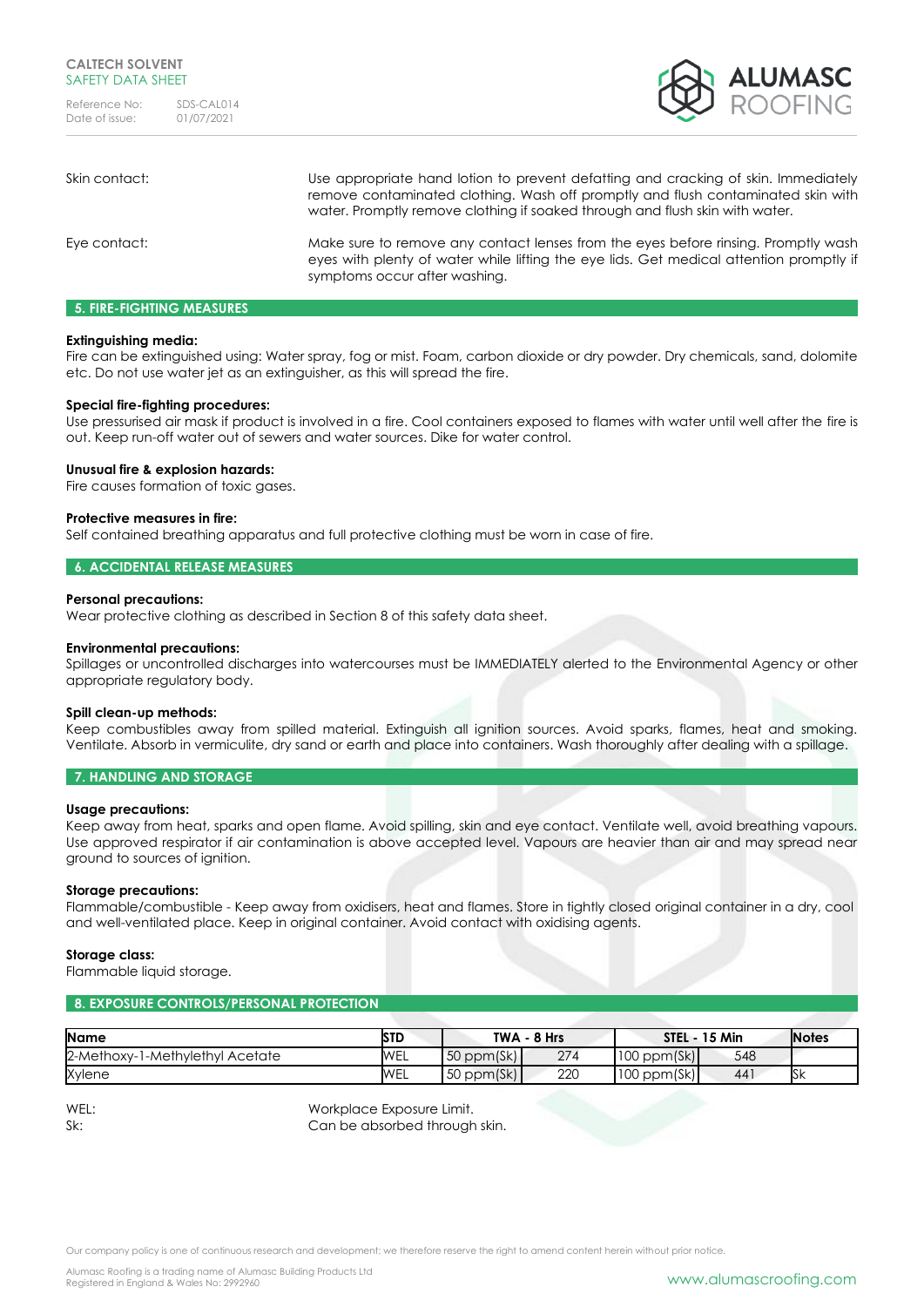# **CALTECH SOLVENT** SAFETY DATA SHEET

Reference No: SDS-CAL014<br>Date of issue: 01/07/2021 Date of issue:



**Ingredient comments:**

**Protective equipment:**

WEL: Workplace Exposure Limits.



**Process conditions:** Provide eye wash station.

# **Engineering measures:**

Provide adequate ventilation, including appropriate local extraction, to ensure that the defined occupational exposure limit is not exceeded. All handling to take place in well-ventilated area.

# **Respiratory equipment:**

Provide adequate ventilation. Observe Occupational Exposure Limits and minimise the risk of inhalation of vapours. At work in confined or poorly ventilated spaces, respiratory protection with air supply must be used. Wear mask supplied with: Gas cartridge suitable for organic substances.

# **Hand protection:**

For prolonged or repeated skin contact use suitable protective gloves. Use protective gloves made of: Neoprene. Nitrile. Rubber (natural, latex).

# **Eye protection:**

Wear splash-proof eye goggles to prevent any possibility of eye contact.

# **Other protection:**

Wear appropriate clothing to prevent any possibility of skin contact.

# **Hygiene measures:**

DO NOT SMOKE IN WORK AREA! Wash at the end of each work shift and before eating, smoking and using the toilet. Promptly remove any clothing that becomes contaminated. Use appropriate skin cream to prevent drying of skin. When using do not eat, drink or smoke.

# **9. PHYSICAL AND CHEMICAL PROPERTIES**

| Appearance:                     | Liquid.                          |
|---------------------------------|----------------------------------|
| Colour:                         | Colourless.                      |
| Odour                           | Characteristic. Hydrocarbon.     |
| Solubility:                     | Immiscible with water.           |
| Relative density:               | $0.90$ Approx. @20 $^{\circ}$ C. |
| Vapour density (air=1):         | Heavier than air.                |
| Flash point (°C):               | 23°C. CC (Closed cup).           |
| Flammability limit - lower (%): | 1.1.                             |
| Flammability limit - upper(%):  | 6.6.                             |

# **10. STABILITY AND REACTIVITY**

**Stability:** No particular stability concerns.

# **Conditions to avoid:**

Avoid heat, flames and other sources of ignition. Avoid contact with strong oxidisers.

# **Hazardous decomposition products:**

Thermal decomposition or combustion may liberate carbon oxides and other toxic gases or vapours.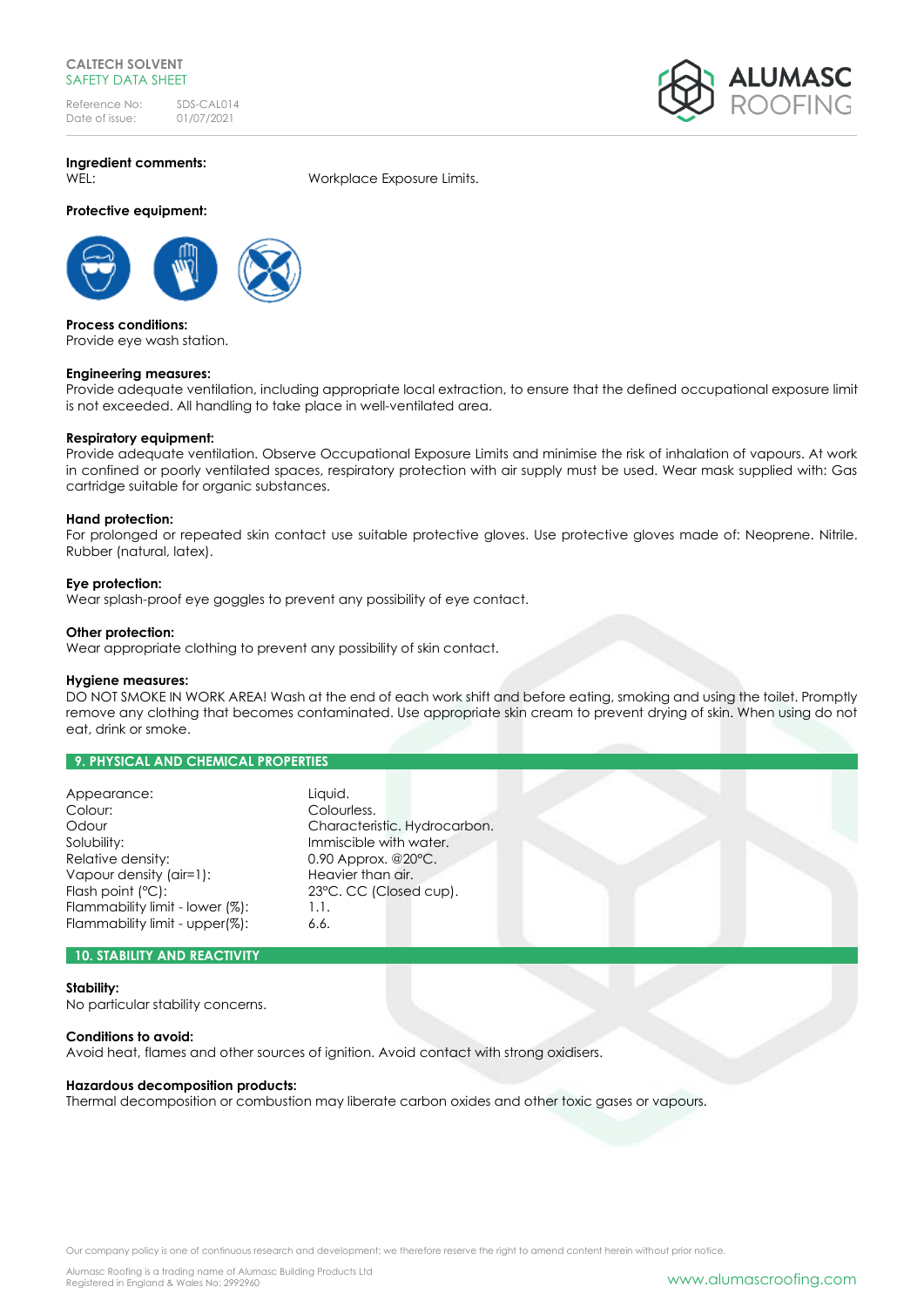

# **11. TOXICOLOGICAL INFORMATION**

## **General information:**

Prolonged and repeated contact with solvents over a long period may lead to permanent health problems.

### **Inhalation:**

In high concentrations, vapours may irritate throat and respiratory system and cause coughing. In high concentrations, vapours are narcotic and may cause headache, fatigue, dizziness and nausea. Gas or vapour is harmful on prolonged exposure or in high concentrations.

## **Ingestion:**

Gastrointestinal symptoms, including upset stomach.

## **Skin contact:**

Acts as a defatting agent on skin. May cause cracking of skin, and eczema. Irritating to skin. May be absorbed through the skin.

### **Eye contact:**

Irritation of eyes and mucous membranes.

### **Xylene:**

Toxic dose 1 - LD 50: 3523 mg/kg (oral rat). Toxic Conc. - LC 50: 6191 mg/l/4h (inh-rat).

**Other Health Effects:** May cause skin and eye irritation.

# **Methoxy-1-Methylethyl:**

Acetate toxic dose 1 - LD 50: 5135 mg/kg (oral rat).

**12. ECOLOGICAL INFORMATION**

# **Ecotoxicity:**

The product is not expected to be hazardous to the environment.

### **Name:**

Xylene.

# **Partition Coefficient:**

3.2.

# **Ecotoxicity:**

The product components are not classified as environmentally hazardous. However, this does not exclude the possibility that large or frequent spills can have a harmful or damaging effect on the environment. The product must not be allowed to enter drains or water courses.

IC 50, 72 Hrs, Algae, mg/l: 2.2.

# **Mobility:**

Water: Insoluble, the product will spread over the surface and rapidly evaporate. Soil: The product has only slight mobility in the soil and will partially evaporate.

### **Bioaccumulative potential:**

Likely to bio-accumulate, but with short retention of the order of a week or less.

# **Degradability:**

The product is readily biodegradable.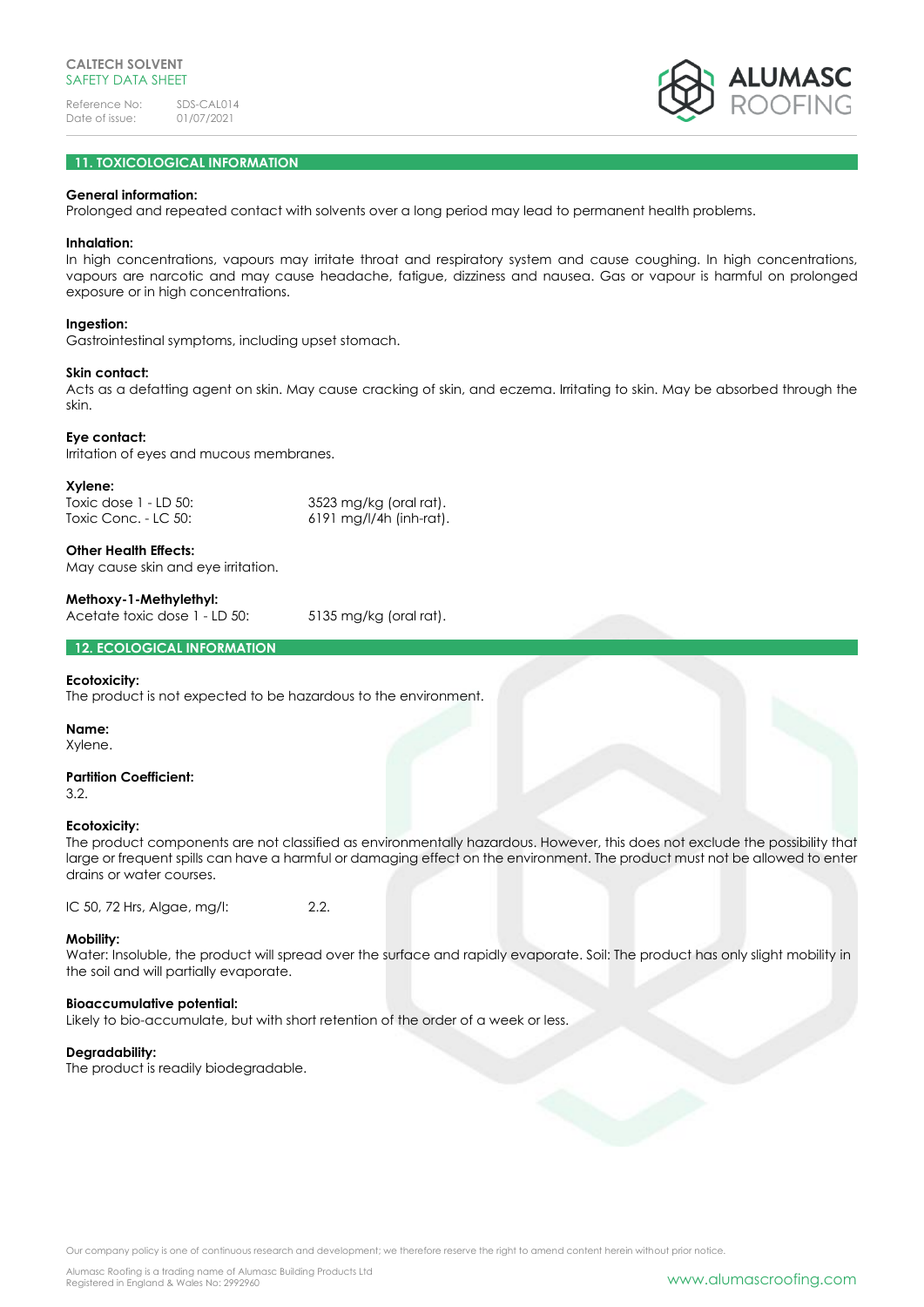

# **Name:**

2-Methoxy-1-Methylethyl Acetate.

## **Ecotoxicity:**

The product must not be allowed to enter drains or water courses. Not considered dangerous to aquatic organisms.

| LC 50, 96 Hrs, Fish mg/l:     | 100-180. |
|-------------------------------|----------|
| EC 50, 48 Hrs, Daphnia, mg/l: | 408-500. |

### **Mobility:**

Readily absorbed into soil.

## **Bioaccumulative potential:**

This material is not expected to significantly bioaccumulate. Log Pow <3 ; BCF <100.

## **Degradability:**

The product is readily biodegradable.

# **13. DISPOSAL CONSIDERATIONS**

# **General information:**

Waste to be treated as controlled waste. Disposal to licensed waste disposal site in accordance with local Waste Disposal Authority.

## **Disposal methods:**

Dispose of waste and residues in accordance with local authority requirements. Make sure containers are empty before discarding (explosion risk). Absorb in vermiculite or dry sand and dispose of at a licenced hazardous waste collection point.

# **14. TRANSPORT INFORMATION**



# **15. REGULATORY INFORMATION**

# Labelling:

Contains: Xylene.